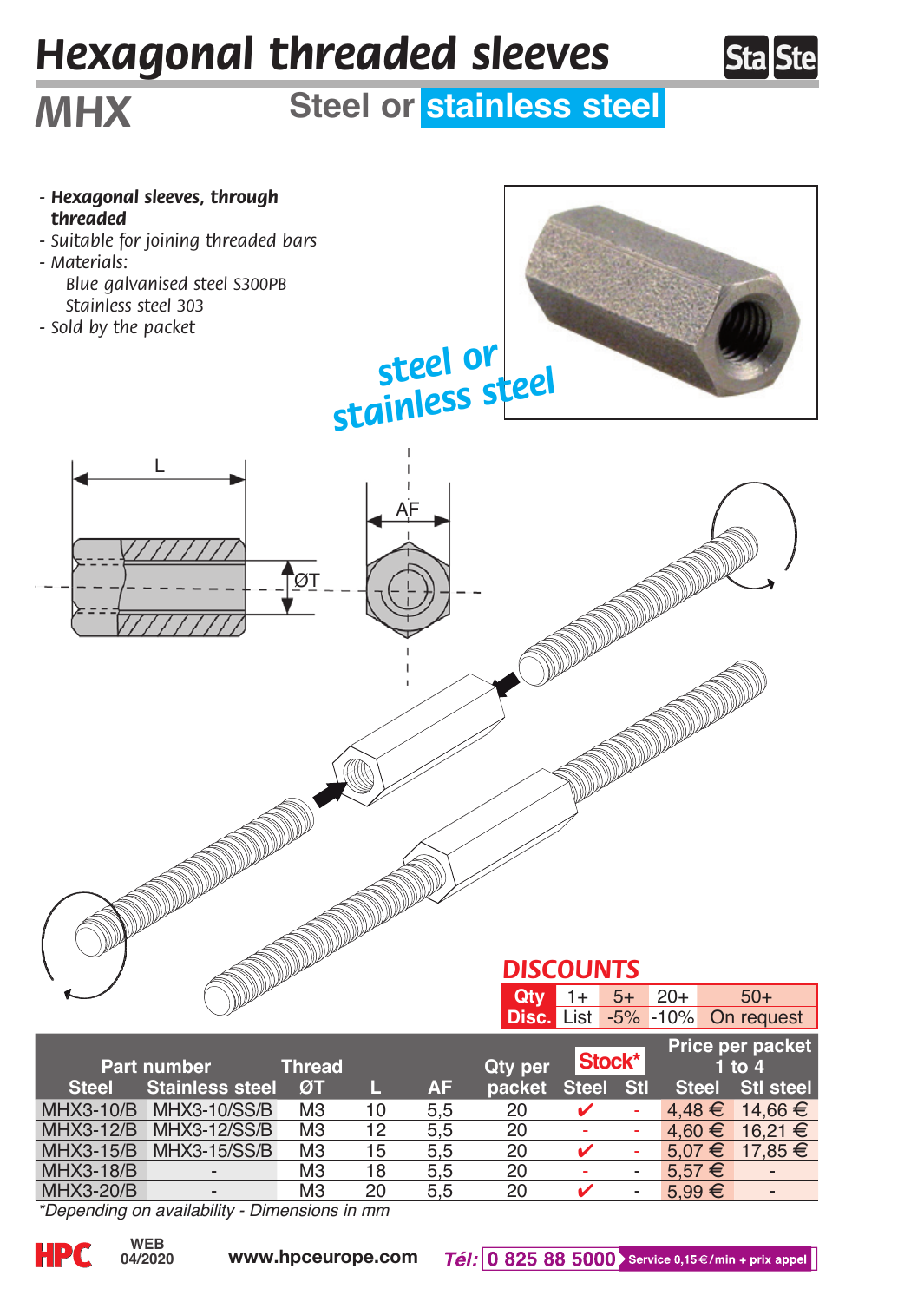*DISCOUNTS*

|                                               |                          |                     |                 |                         | <b>PISCOUNTS</b> |                          |                            |                          |  |                              |  |
|-----------------------------------------------|--------------------------|---------------------|-----------------|-------------------------|------------------|--------------------------|----------------------------|--------------------------|--|------------------------------|--|
|                                               |                          |                     |                 |                         | Qty              | $1+$                     | $5+$                       | $20+$                    |  | $50+$                        |  |
|                                               |                          |                     |                 |                         | Disc.            | List                     |                            |                          |  | -5% -10% On request          |  |
|                                               |                          |                     |                 |                         |                  |                          |                            |                          |  | Price per packet             |  |
|                                               | Part number              |                     |                 |                         |                  |                          | Stock*                     |                          |  |                              |  |
|                                               |                          | <b>Thread</b><br>ØT | Ш               | Qty per<br>packet Steel |                  | Stl                      | $1$ to $4$<br><b>Steel</b> |                          |  |                              |  |
| <b>Steel</b>                                  | <b>Stainless steel</b>   |                     |                 | <b>AF</b>               |                  |                          |                            |                          |  | <b>Stl steel</b>             |  |
| <b>MHX4-10/B</b>                              | <b>MHX4-10/SS/B</b>      | M4                  | 10              | 7,0                     | 20               | ÷,                       | ä,                         | 4.67 €                   |  | 16,90 €                      |  |
| <b>MHX4-12/B</b>                              | <b>MHX4-12/SS/B</b>      | M4                  | 12              | 7,0                     | 20               | ä,                       | ÷,                         | 4.95 €                   |  | 18,91 €                      |  |
| <b>MHX4-15/B</b>                              | <b>MHX4-15/SS/B</b>      | M4                  | 15              | 7.0                     | $\overline{20}$  | ä,                       | ä,                         | 5,41 €                   |  | 21,04 €                      |  |
| <b>MHX4-18/B</b>                              | $\overline{\phantom{a}}$ | M4                  | 18              | 7,0                     | 20               | ÷.                       | $\overline{\phantom{a}}$   | $5,88 \in$               |  | $\overline{\phantom{a}}$     |  |
| <b>MHX4-20/B</b>                              | $\overline{a}$           | M4                  | 20              | 7,0                     | 20               | v                        | $\overline{\phantom{a}}$   | $6,60 \in$               |  | $\overline{a}$               |  |
|                                               | <b>MHX5-12/SS/B</b>      | M <sub>5</sub>      | 12              | 8.0                     | 20               | $\blacksquare$           | V                          | $\overline{\phantom{a}}$ |  | $22,32 \in$                  |  |
| <b>MHX5-15/B</b>                              | <b>MHX5-15/SS/B</b>      | M <sub>5</sub>      | 15              | 8,0                     | 20               | v                        | ÷                          | $6,87 \in$               |  | 23,56 €                      |  |
|                                               | <b>MHX5-18/SS/B</b>      | M <sub>5</sub>      | 18              | 8,0                     | 20               | $\overline{\phantom{a}}$ | ä,                         | $\overline{\phantom{a}}$ |  | 24,90 €                      |  |
| <b>MHX5-20/B</b>                              | <b>MHX5-20/SS/B</b>      | M <sub>5</sub>      | 20              | 8,0                     | 20               | v                        | V                          | $9.52 \in$               |  | 25.33 €                      |  |
| <b>MHX5-25/B</b>                              | $\overline{\phantom{a}}$ | M <sub>5</sub>      | 25              | 8,0                     | 20               | ÷,                       | $\overline{\phantom{a}}$   | 10,23 €                  |  | $\overline{\phantom{a}}$     |  |
| <b>MHX6-15/B</b>                              | <b>MHX6-15/SS/B</b>      | M <sub>6</sub>      | 15              | 10,0                    | 20               | v                        | v                          | $5,74 \in$               |  | 32,41 €                      |  |
| <b>MHX6-18/B</b>                              | MHX6-18/SS/B             | M <sub>6</sub>      | 18              | 10,0                    | 20               | ÷,                       | ۳                          | 6.27€                    |  | 29,41 €                      |  |
| MHX6-20/B                                     | MHX6-20/SS/B             | M <sub>6</sub>      | 20              | 10,0                    | 20               | ÷,                       | ä,                         | $6,46 \in$               |  | $35,45 \in$                  |  |
| <b>MHX6-25/B</b>                              | MHX6-25/SS/B             | M <sub>6</sub>      | 25              | 10,0                    | 20               | ÷                        | v                          | $6,78 \in$               |  | 35,96 €                      |  |
| <b>MHX6-30/B</b>                              | MHX6-30/SS/B             | M <sub>6</sub>      | 30              | 10,0                    | 20               | v                        | v                          | 7,82€                    |  | 43,03 €                      |  |
| MHX6-35/B                                     | $\overline{\phantom{a}}$ | M <sub>6</sub>      | 35              | 10,0                    | 20               | v                        | v                          | $9,60 \in$               |  | $\overline{\phantom{a}}$     |  |
| MHX6-40/B                                     | $\overline{a}$           | M <sub>6</sub>      | 40              | 10,0                    | 20               | v                        | v                          | 10,44 €                  |  | $\overline{\phantom{m}}$     |  |
| <b>MHX6-50/B</b>                              | $\overline{a}$           | M <sub>6</sub>      | 50              | 10.0                    | 20               | ä,                       | ä,                         | 17,95 €                  |  |                              |  |
| <b>MHX8-15/B</b>                              | $\overline{a}$           | M8                  | 15              | 13,0                    | 20               | v                        | $\overline{\phantom{a}}$   | $9,19 \in$               |  | $\qquad \qquad \blacksquare$ |  |
| <b>MHX8-20/B</b>                              | $\overline{a}$           | M <sub>8</sub>      | $\overline{20}$ | 13,0                    | 20               | v                        | $\overline{a}$             | 10,63 €                  |  |                              |  |
| <b>MHX8-25/B</b>                              | <b>MHX8-25/SS/B</b>      | M <sub>8</sub>      | 25              | 13,0                    | 20               | v                        | v                          | 13.02 €                  |  | 60,97€                       |  |
| <b>MHX8-30/B</b>                              | MHX8-30/SS/B             | M <sub>8</sub>      | 30              | 13,0                    | 20               | ✓                        | v                          | 15,02€                   |  | 72,22 €                      |  |
| <b>MHX8-35/B</b>                              | $\overline{a}$           | M <sub>8</sub>      | 35              | 13,0                    | 20               | ÷.                       | ÷.                         | 17,30 €                  |  | $\overline{\phantom{a}}$     |  |
| <b>MHX8-40/B</b>                              | $\overline{a}$           | M <sub>8</sub>      | 40              | 13,0                    | 20               | V                        | $\overline{\phantom{0}}$   | 19,61 €                  |  | $\overline{a}$               |  |
| <b>MHX8-45/B</b>                              | $\overline{a}$           | M <sub>8</sub>      | 45              | 13,0                    | 20               | v                        | $\overline{\phantom{0}}$   | 23.36 €                  |  | $\frac{1}{2}$                |  |
| MHX8-50/B                                     | $\overline{a}$           | M <sub>8</sub>      | 50              | 13,0                    | 20               | v                        | $\overline{\phantom{0}}$   | 29,41 €                  |  | $\frac{1}{2}$                |  |
| MHX8-60/B                                     | $\overline{a}$           | M <sub>8</sub>      | 60              | 13,0                    | 20               | v                        | $\overline{\phantom{0}}$   | 35.54 €                  |  | $\overline{a}$               |  |
| MHX10-20/B                                    | $\overline{a}$           | M <sub>10</sub>     | 20              | 17,0                    | 20               | v                        | $\overline{\phantom{a}}$   | 14,82 €                  |  | $\frac{1}{2}$                |  |
| MHX10-25/B                                    | MHX10-25/SS/B            | M10                 | 25              | 17,0                    | 20               | ÷,<br>t                  | ÷,                         |                          |  | 18,14 € 104,25 €             |  |
| MHX10-30/B                                    | MHX10-30/SS/B            | M10                 | 30              | 17,0                    | 20               |                          | Ξ                          | 21,69€                   |  | 124,86 €                     |  |
| MHX10-40/B                                    | MHX10-40/SS/B            | M <sub>10</sub>     | 40              | 17,0                    | 20               | V                        | ÷                          | 28,67 €                  |  | 166,23 €                     |  |
| MHX10-50/B                                    |                          | M10                 | 50              | 17,0                    | 20               | ÷,                       | $\overline{\phantom{a}}$   | 35,54 €                  |  |                              |  |
| MHX10-60/B                                    | $\overline{a}$           | M <sub>10</sub>     | 60              | 17,0                    | 20               | ÷,                       | $\overline{\phantom{0}}$   | 43,78 €                  |  | $\qquad \qquad \blacksquare$ |  |
| <b>MHX10-70/B</b>                             | $\overline{\phantom{a}}$ | M <sub>10</sub>     | 70              | 17.0                    | 20               | v                        | $\overline{\phantom{0}}$   | 51,29€                   |  | $\qquad \qquad \blacksquare$ |  |
| MHX12-25/B                                    | $\overline{a}$           | M <sub>12</sub>     | 25              | 19,0                    | 20               | v                        | Ξ                          | 22.74 €                  |  | $\overline{a}$               |  |
| MHX12-30/B                                    | MHX12-30/SS/B            | M12                 | 30              | 19,0                    | 20               | ÷,                       | ÷,                         | 27,81 €                  |  | 147,60 €                     |  |
| MHX12-40/B                                    | MHX12-40/SS/B            | M <sub>12</sub>     | 40              | 19.0                    | 20               | v                        | ä,                         | 36,48 €                  |  | 175,29 €                     |  |
| MHX12-50/B                                    | MHX12-50/SS/B            | M12                 | 50              | 19,0                    | 20               | v                        | ÷,                         | 45,66 €                  |  | 218,76 €                     |  |
| MHX12-60/B                                    | $\overline{\phantom{a}}$ | M12                 | 60              | 19.0                    | 20               | ۰                        | $\overline{\phantom{0}}$   | 54.52€                   |  | $\qquad \qquad \blacksquare$ |  |
| <b>MHX12-70/B</b>                             | $\overline{a}$           | M12                 | 70              | 19,0                    | 20               | V                        | ÷.                         | 62,84 €                  |  | $\qquad \qquad \blacksquare$ |  |
| *Depending on availability - Dimensions in mm |                          |                     |                 |                         |                  |                          |                            |                          |  |                              |  |



**HPC**